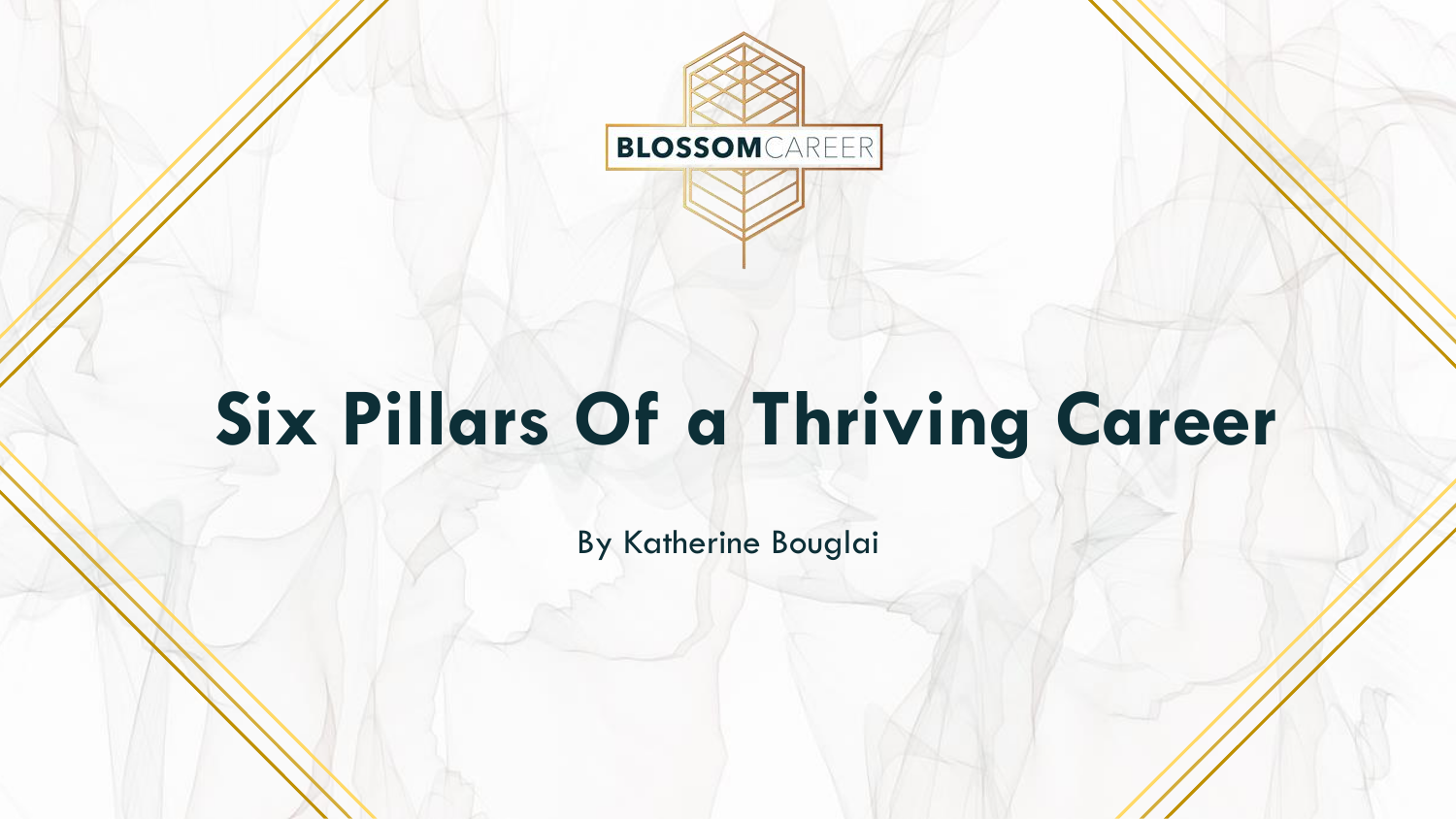#### What Makes A Thriving Career?



Many people equate the word "thrive" with financial abundance and high earnings. Although making good money is a big part of it, there is more to thriving than money alone.

If your career doesn't energize you or bring you any joy or satisfaction; if you spend so much time at work you hardly have any time for yourself or your family; if you are constantly running on autopilot, simply trying to make it through the day; if you are feeling undervalued, frustrated or miserable, you are not thriving.

This is what the *Six Pillars of a Thriving Career* all about. It explains why we lose passion and interest in our jobs we were once excited about and it may explain why some people make the cut during layoffs while others don't.

As you read further, I encourage you to look your current job (or the job you just lost) and rate each pillar on a scale of 1-10, based on how much you are still (or were before you just left) experiencing it in your job.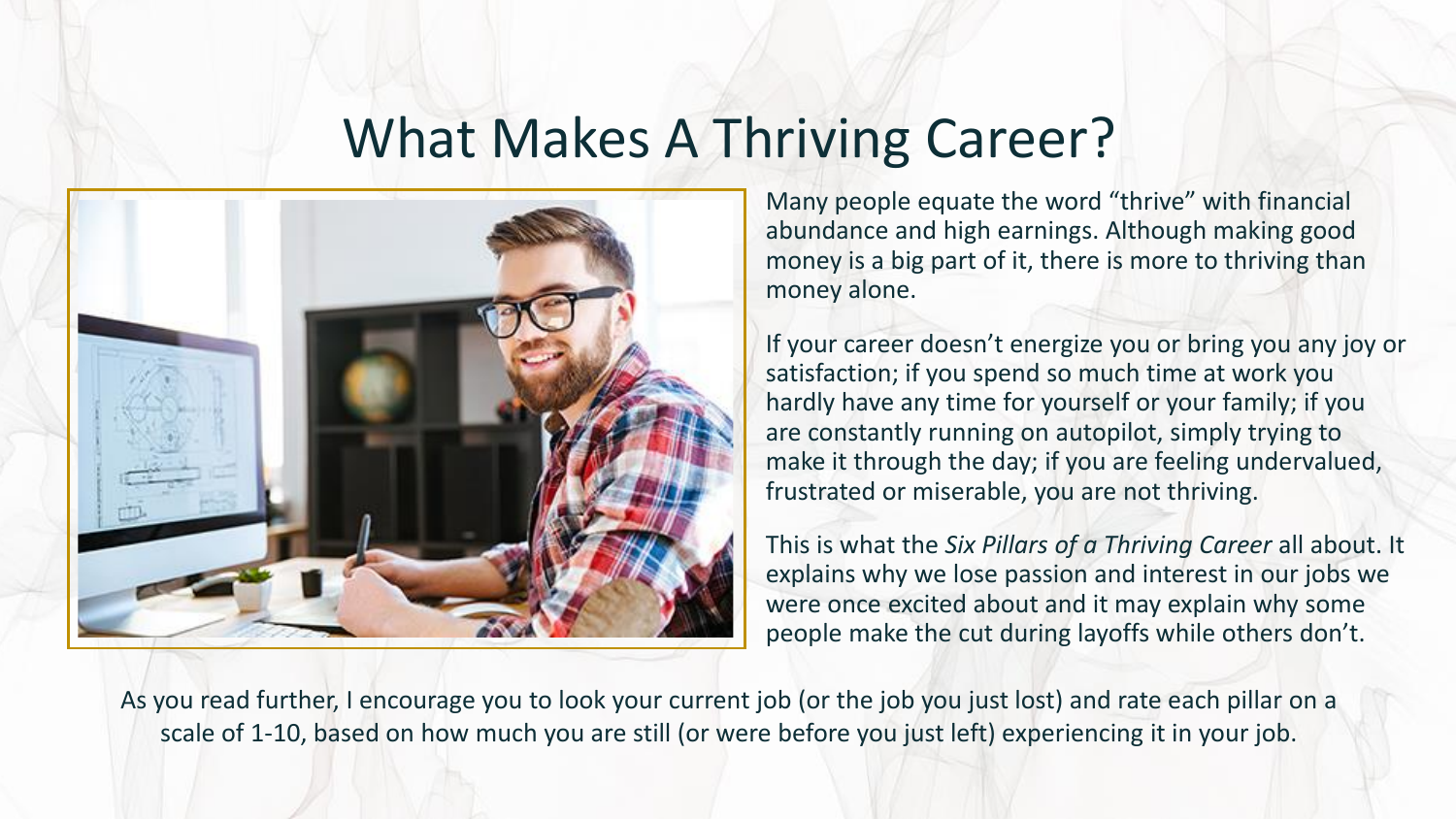#### #1 - Passion

Do you actually enjoy or care about the work you do? Do you find yourself "geeking out" each time you talk about what you did at work today? Do you feel creative, energized and excited?

The more passionate you are about your job, the more driven you are to make a difference and the more value you bring to your company, customers and the world.



On a scale of 1-10, how passionate are or were you about that job?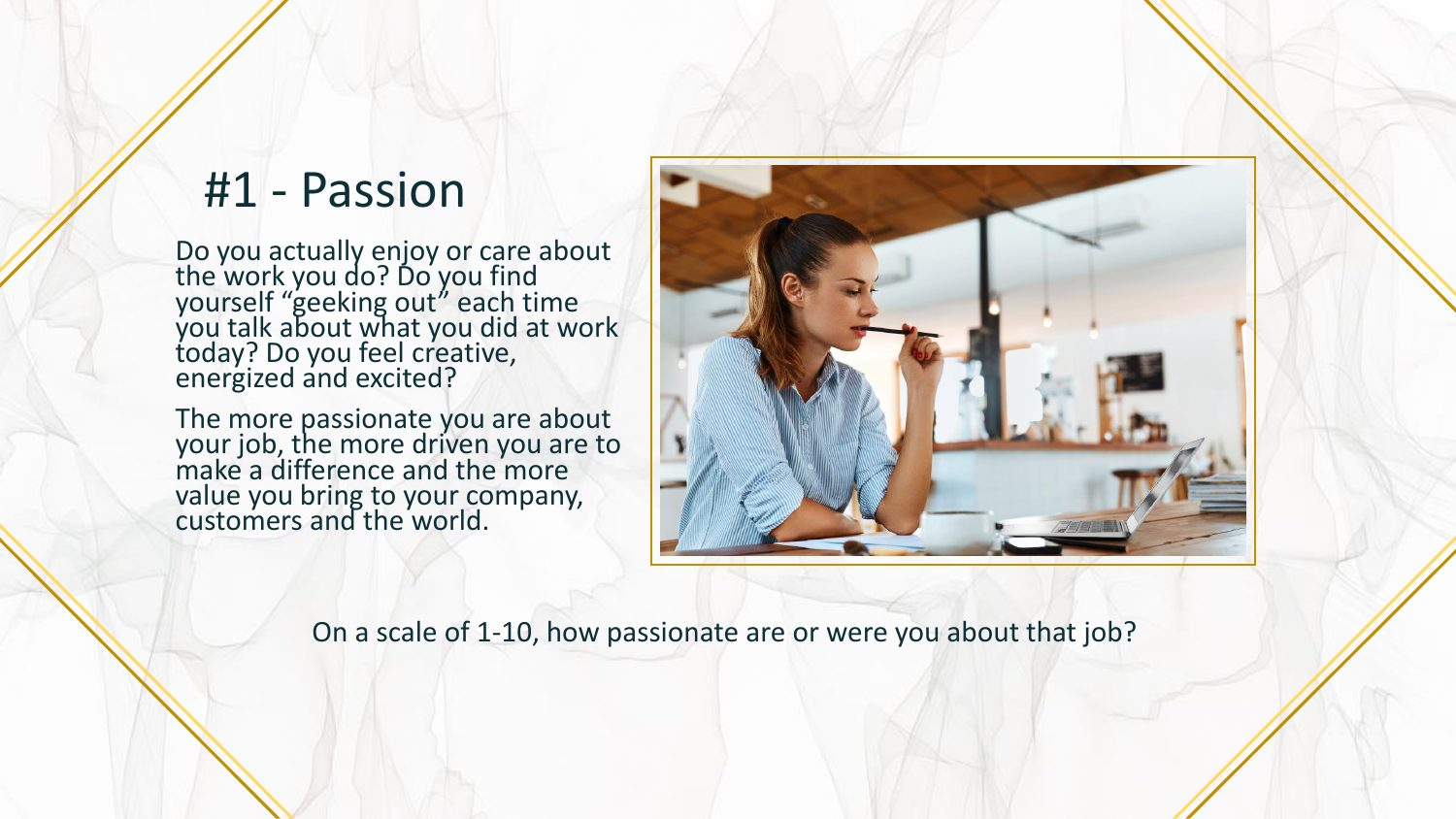#### #2 - Value

Your value is measured by your accomplishments and success. It is your contribution and you know how much value you bring by the feedback you get from others.

Your passion and joy for what you do could really take a tall if you are not feeling like you are being successful or are accomplishing enough at work.



On a scale of 1-10, how much value do/did you bring to the company, customers or people around you?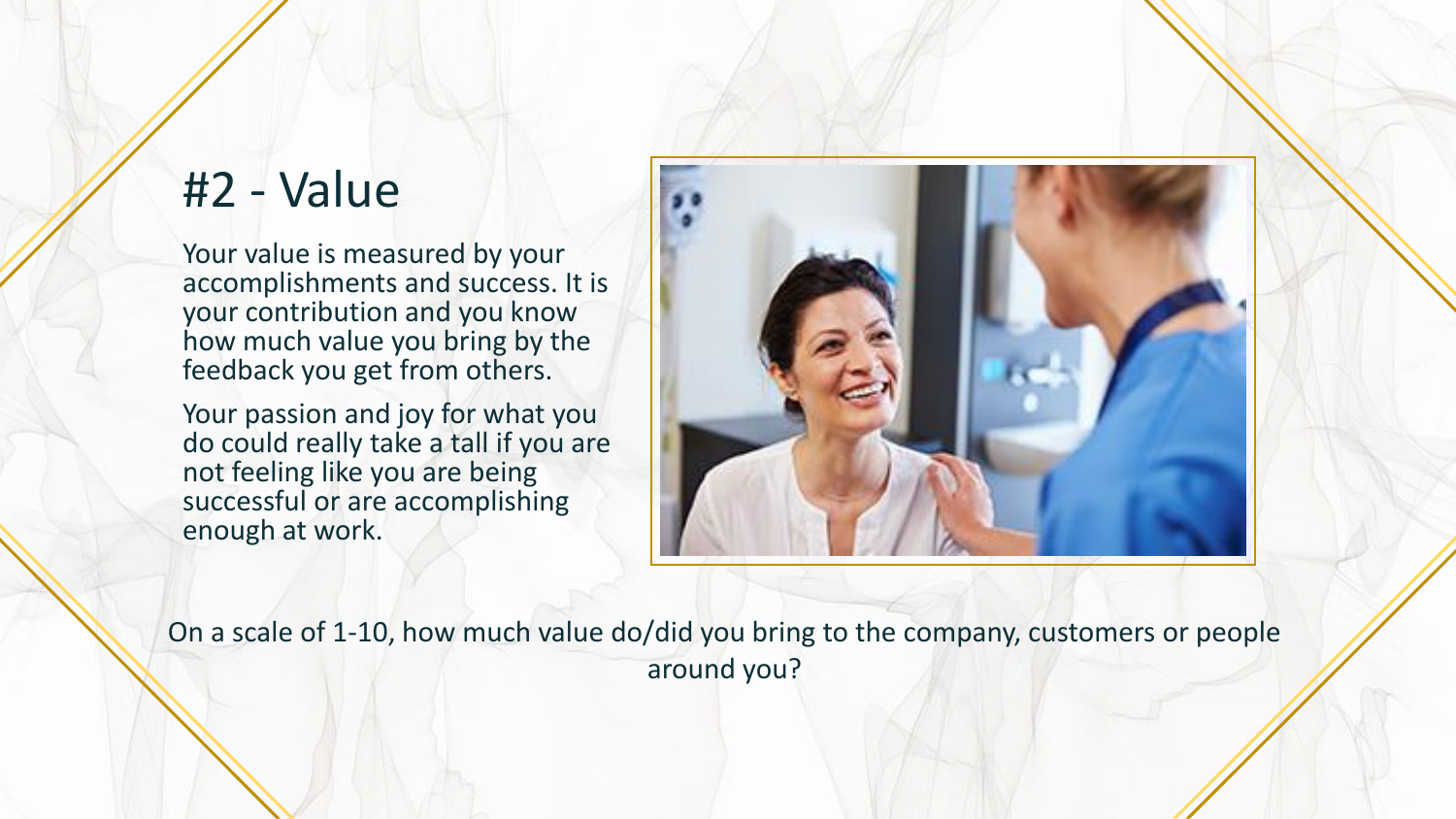## #3 - Environment

Being surrounded by people who support you and your growth is critical for your success and ability to thrive.

Sometimes all it takes is one horrible manager or a leader to ruin your entire experience at work and even make you feel miserable to be there. It is hard to thrive when you don't feel like you are being supported by the people around you.



Rate all your relationships and support at your (last) job on a scale of 1-10.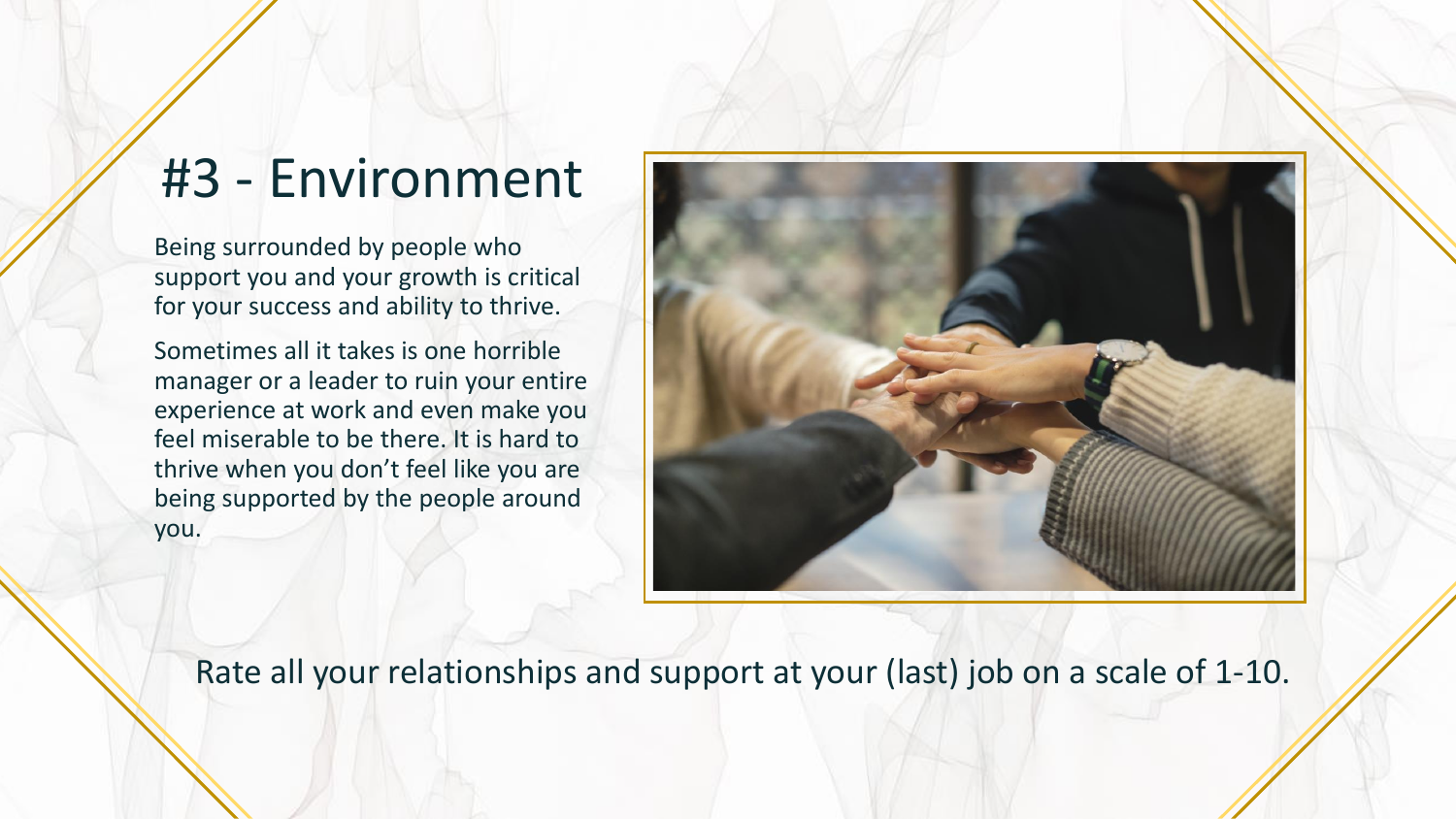

### #4 - Growth

Growth is essential in our careers. We thrive on healthy challenges that push us to use our creative energy to solve problems. Growth can be measured in climbing up the corporate ladder as well as learning and developing new techniques and expertise.

Watch out for getting too comfortable at work – when you stop growing, you start losing value to your employer.

On a scale of 1-10, how much are/were you growing in your role?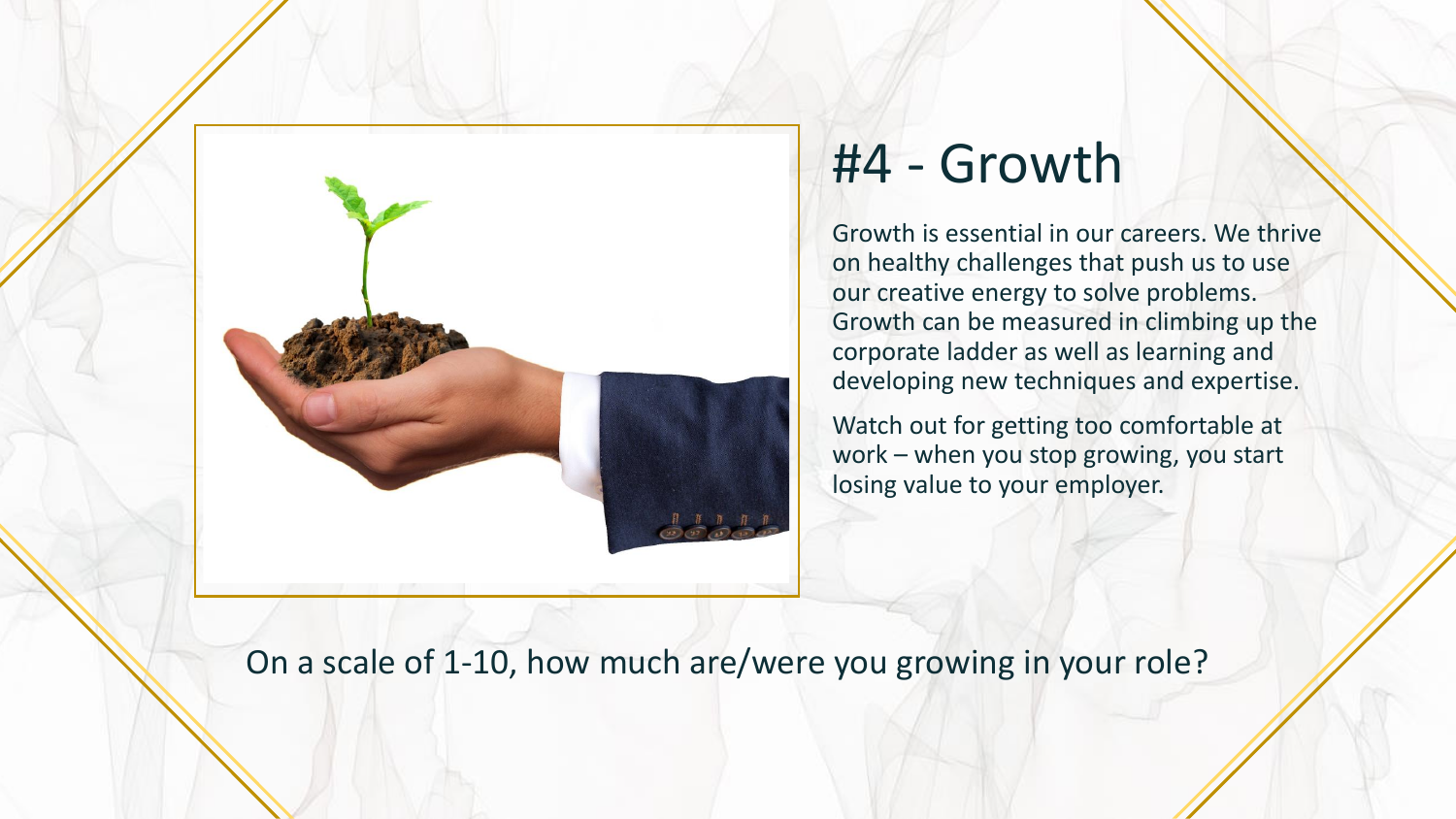

#### #5 - Compensation

It is not about money, it's about your value. Being underpaid will lead to resentment and underperformance.

It is your responsibility to know your worth and ask for it. People who earn less than what they deserve eventually put in less effort, and thereby reduce their value to the company.

Rate your most recent compensation on a scale of 1-10.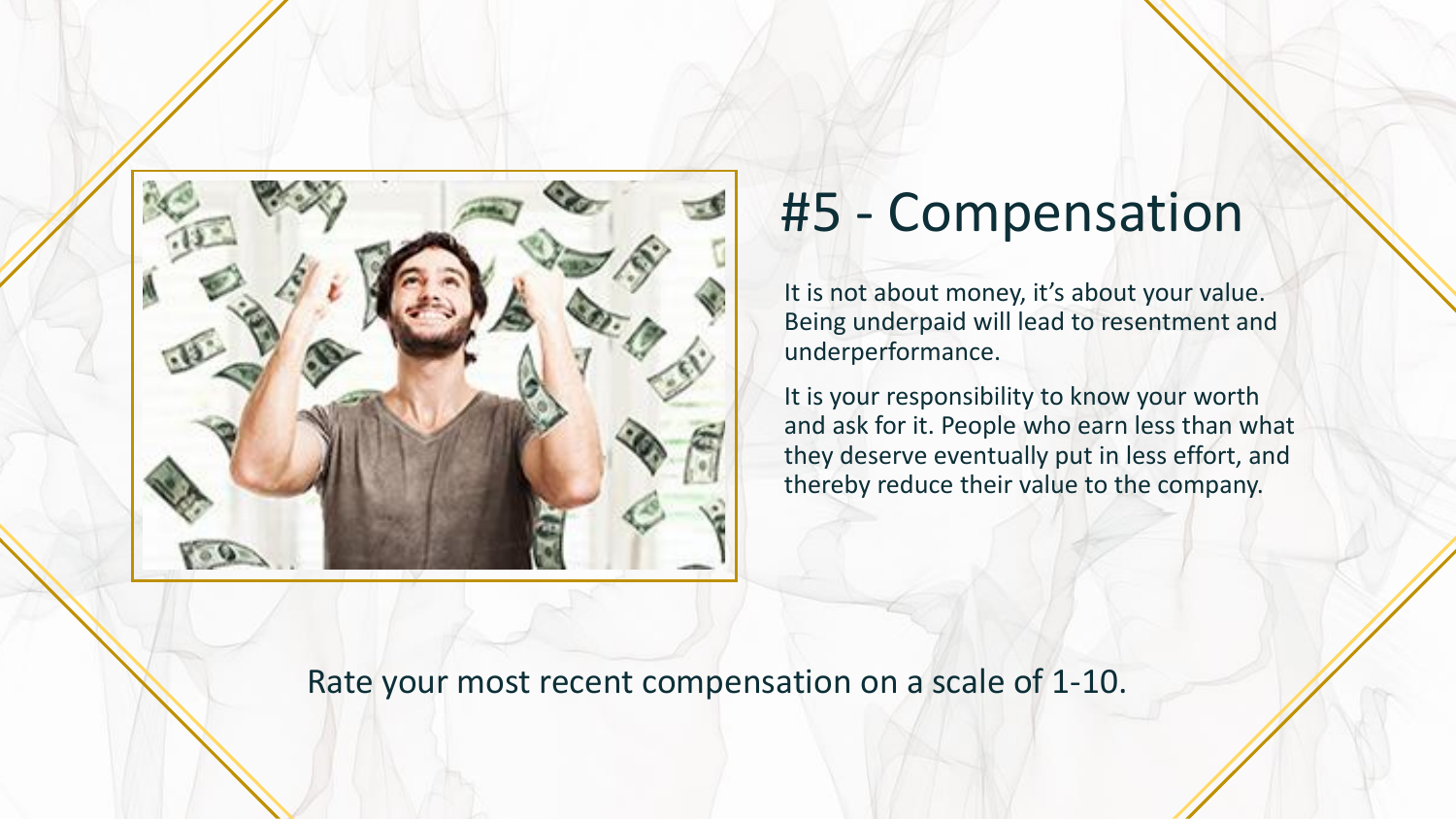### #6 - Balance

Does your work allow you to have a healthy work-life balance where you can spend enough time with people who matter most to you? Do you take the time you need for self-care so you can come back the next day feeling energized and ready to take on the next challenge?

Sometimes one day with not enough self-care can really make you unproductive. A consistent lack of selfcare and balance and lead to a burn out and possible health issues.



Rate your work-life balance on a scale of 1-10 (now or before you left).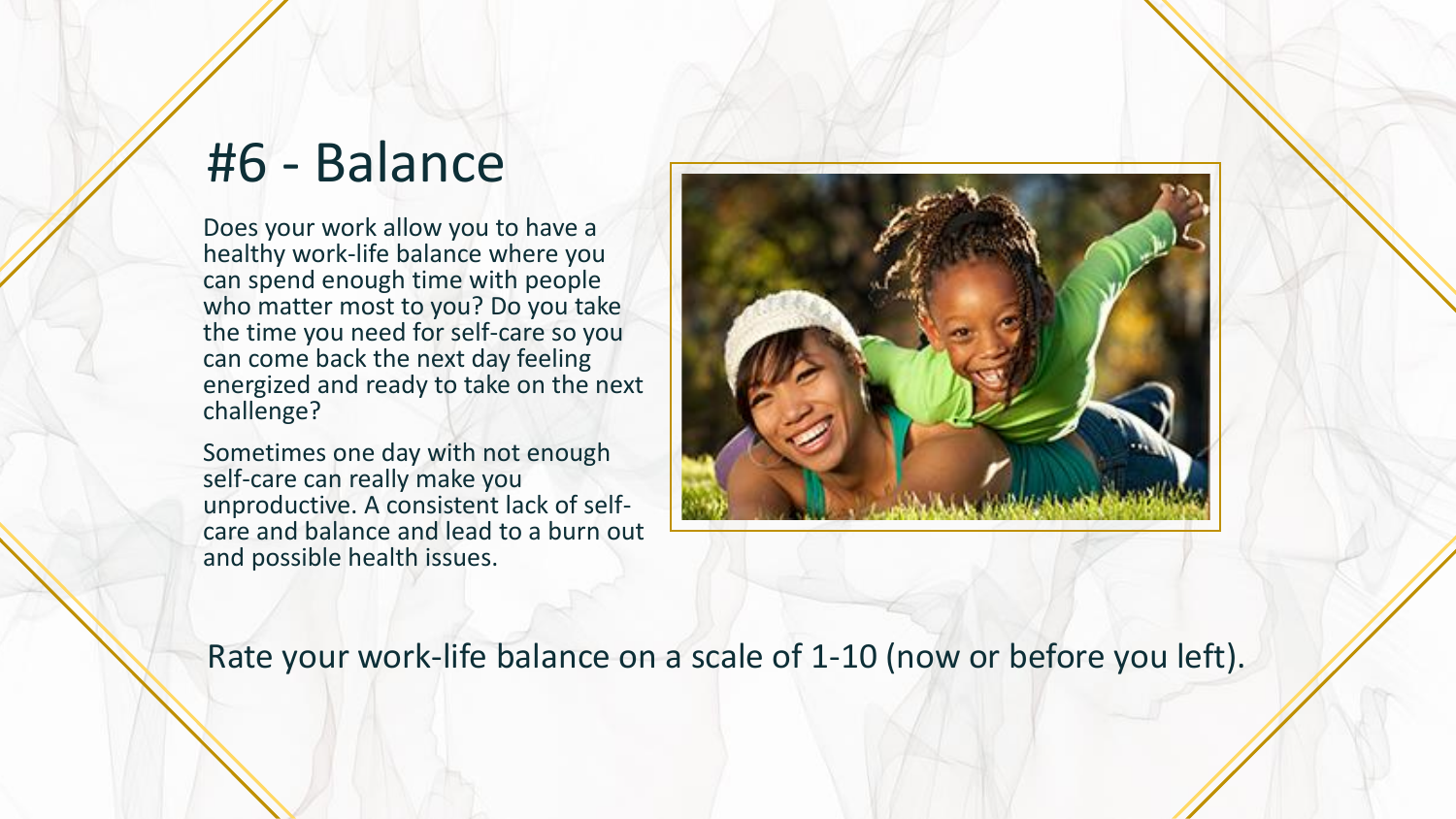### Time to evaluate your score.

Now let's look at your scores…

A low score of 1-3 means you are unhappy, and things are unlikely to get any better unless some changes take place.

A score of 4-7 means things are OK or tolerable. You may not be ready for a change yet, or you have convinced yourself that keeping this job is more important than how you feel about it.

A score of 8-10 means things are going well and you are happy. There is always room for improvement and a few minor changes can turn an 8 into a 9 or even 10.

It is very common to have a high score in some areas and a low score in other areas. Sometimes having a great work environment is your reason to stay, in spite of your lack of growth. However, many times your low scored area will drag everything else down with it, making you more and more unhappy until even the good areas no longer matter.

If you got laid off, I highly encourage you to look at your scores and be fiercely honest with yourself. There may be a lot of things that didn't work which you simply chose to ignore.

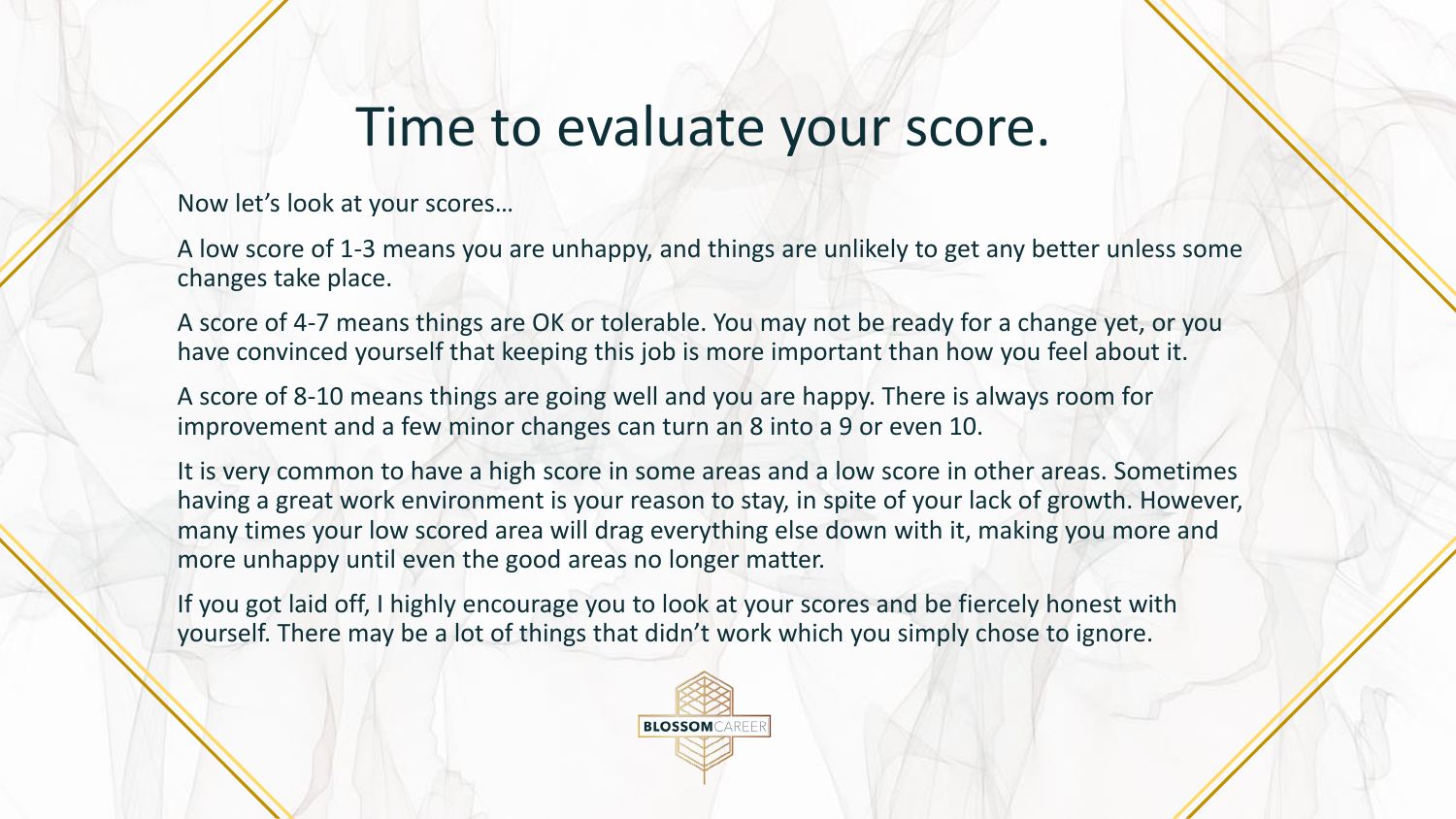### I'd Love to See Your Results!

Your score will help you get more clarity around what wasn't (or isn't) working for you at your most recent job. Evaluating these pillars after a layoff can be particularly powerful and "eye-opening" because most of us tend to focus on the loss rather than the opportunity that arises from the layoff.

**[Email your results](mailto:katherine@blossomcareer.com?subject=6%20Pillar%20scores.)**

Feel free to add any comments about what you have discovered for yourself after reading this document and doing this evaluation.